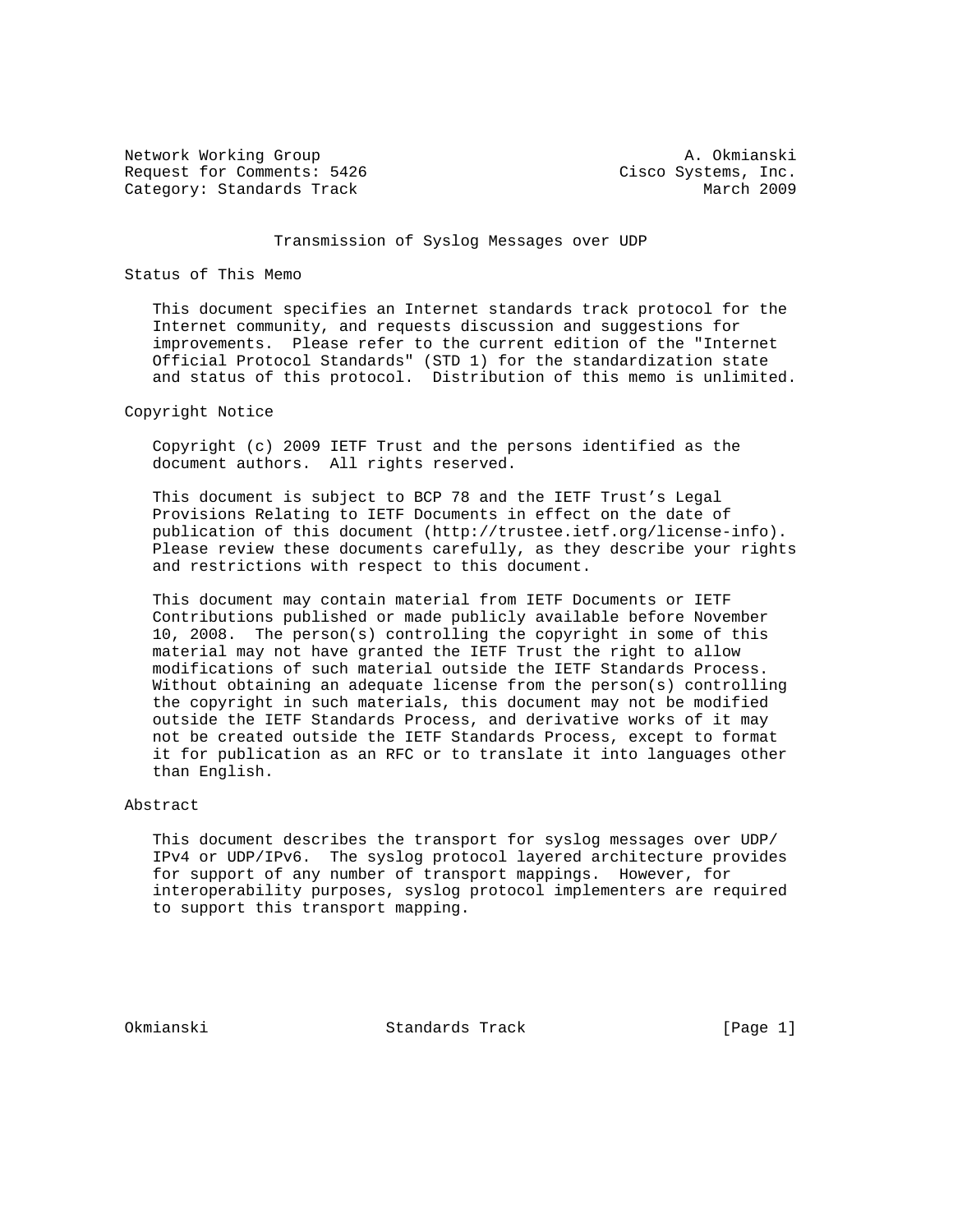# Table of Contents

| 2. |                                                   |
|----|---------------------------------------------------|
|    |                                                   |
|    |                                                   |
|    |                                                   |
|    |                                                   |
|    |                                                   |
|    |                                                   |
|    |                                                   |
|    |                                                   |
|    |                                                   |
|    |                                                   |
|    |                                                   |
|    |                                                   |
|    |                                                   |
|    | 5.1. Sender Authentication and Message Forgery    |
|    |                                                   |
|    |                                                   |
|    |                                                   |
|    | 5.5. Message Prioritization and Differentiation 7 |
|    |                                                   |
| 6  |                                                   |
| 7. |                                                   |
|    |                                                   |
|    |                                                   |
|    |                                                   |
|    |                                                   |

## 1. Introduction

 Informational RFC 3164 [8] describes the syslog protocol as it was observed in existing implementations. It describes both the format of syslog messages and a UDP [1] transport. Subsequently, a Standards-Track syslog protocol has been defined in RFC 5424 [2].

 RFC 5424 specifies a layered architecture that provides for support of any number of transport layer mappings for transmitting syslog messages. This document describes the UDP transport mapping for the syslog protocol.

 The transport described in this document can be used for transmitting syslog messages over both IPv4 [3] and IPv6 [4].

Okmianski Standards Track [Page 2]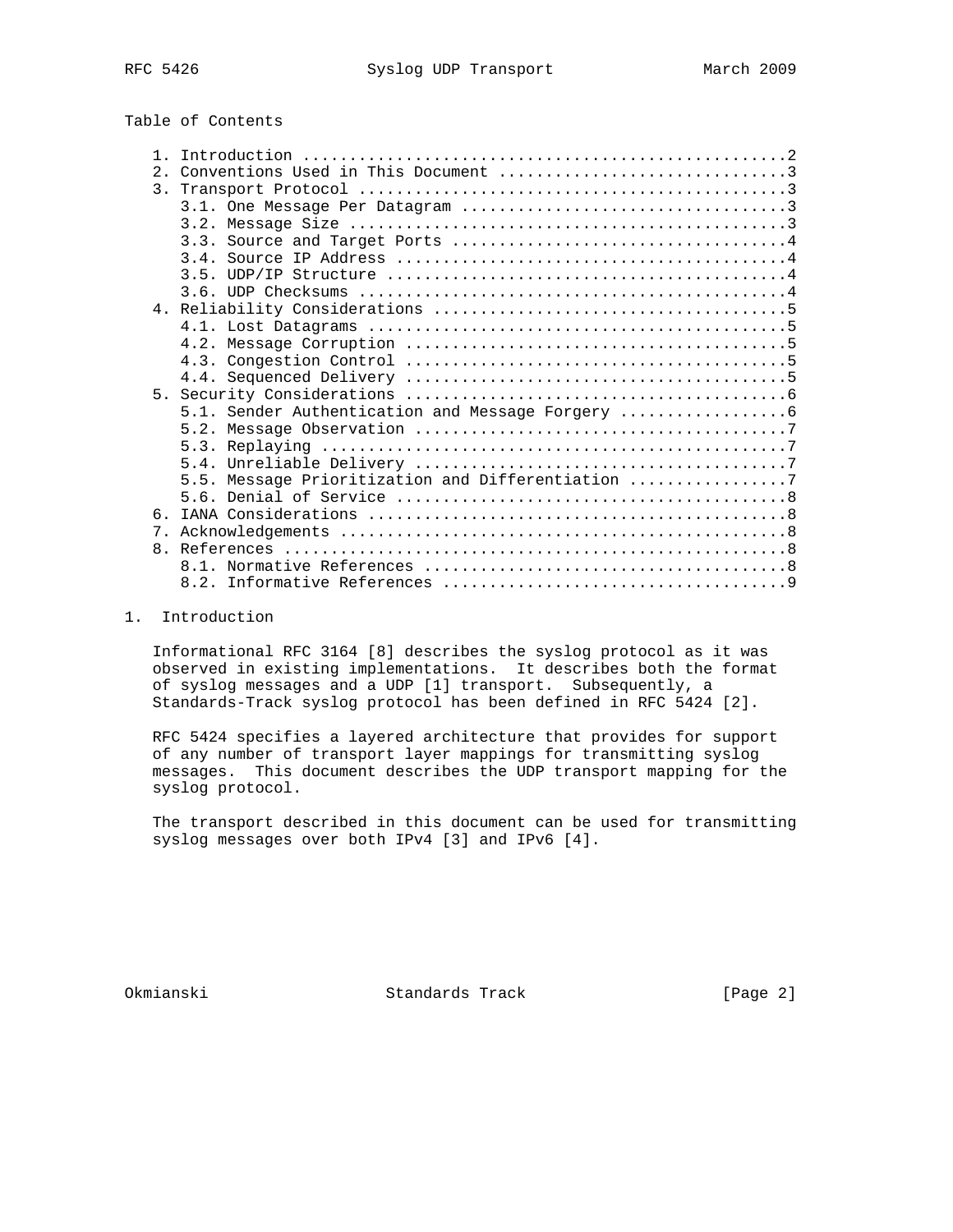Network administrators and architects should be aware of the significant reliability and security issues of this transport, which stem from the use of UDP. They are documented in this specification. However, this transport is lightweight and is built upon the existing popular use of UDP for syslog.

#### 2. Conventions Used in This Document

 The key words "MUST", "MUST NOT", "REQUIRED", "SHALL", "SHALL NOT", "SHOULD", "SHOULD NOT", "RECOMMENDED", "MAY", and "OPTIONAL" in this document are to be interpreted as described in RFC 2119 [5].

- 3. Transport Protocol
- 3.1. One Message Per Datagram

 Each syslog UDP datagram MUST contain only one syslog message, which MAY be complete or truncated. The message MUST be formatted and truncated according to RFC 5424 [2]. Additional data MUST NOT be present in the datagram payload.

3.2. Message Size

 This transport mapping supports transmission of syslog messages up to 65535 octets minus the UDP header length. This limit stems from the maximum supported UDP size of 65535 octets specified in RFC 768 [1]. For IPv4, the maximum payload size is 65535 octets minus the UDP header and minus the IP header because IPv4 has a 16-bit length field that also includes the header length.

 IPv4 syslog receivers MUST be able to receive datagrams with message sizes up to and including 480 octets. IPv6 syslog receivers MUST be able to receive datagrams with message sizes up to and including 1180 octets. All syslog receivers SHOULD be able to receive datagrams with message sizes of up to and including 2048 octets. The ability to receive larger messages is encouraged.

 The above restrictions and recommendations establish a baseline for interoperability. The minimum required message size support was determined based on the minimum MTU size that Internet hosts are required to support: 576 octets for IPv4 [3] and 1280 octets for IPv6 [4]. Datagrams that conform to these limits have the greatest chance of being delivered because they do not require fragmentation.

 It is RECOMMENDED that syslog senders restrict message sizes such that IP datagrams do not exceed the smallest MTU of the network in use. This avoids datagram fragmentation and possible issues surrounding fragmentation such as incorrect MTU discovery.

Okmianski Standards Track [Page 3]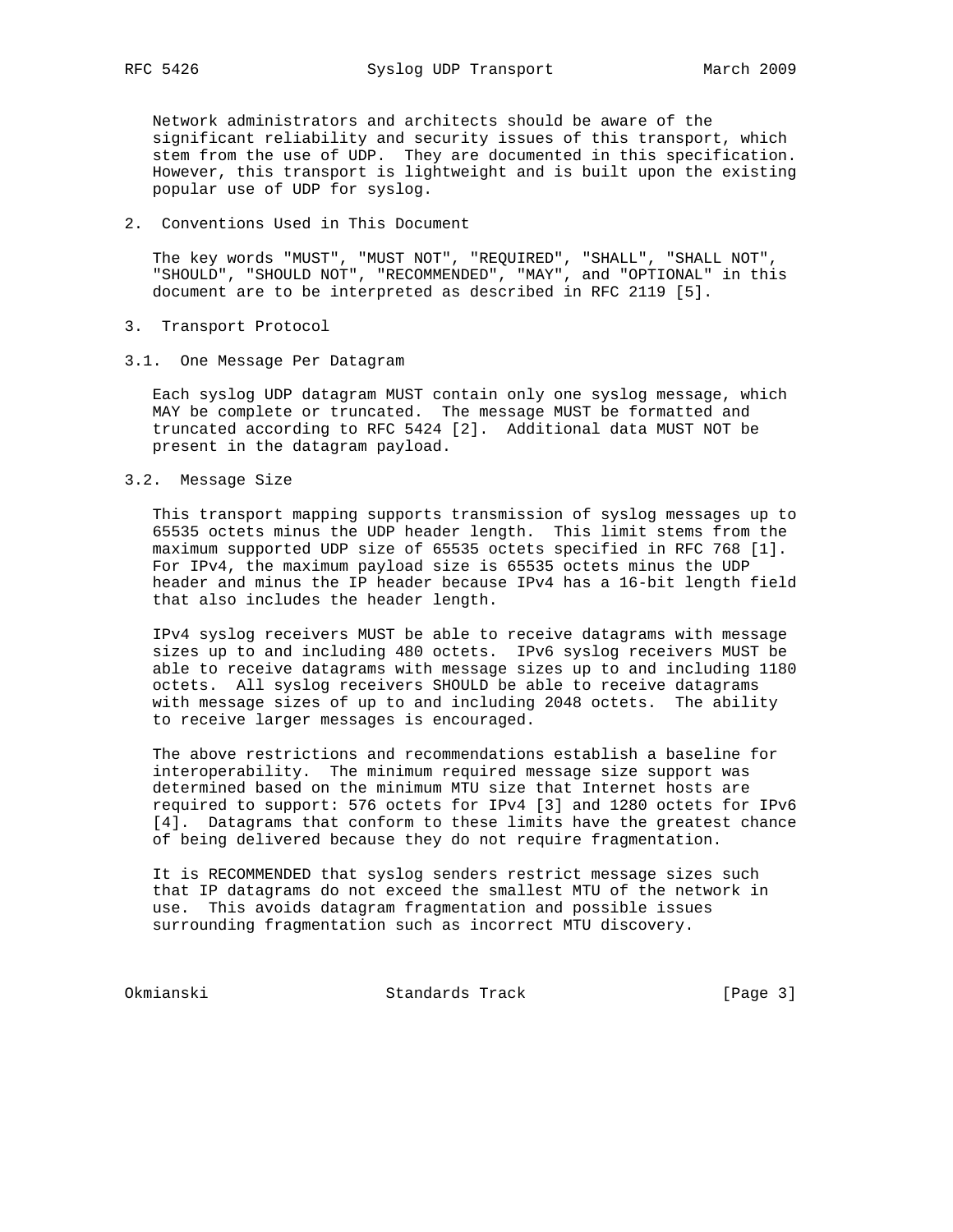Fragmentation can be undesirable because it increases the risk of the message being lost due to loss of just one datagram fragment. Syslog has no acknowledgement facility, and therefore there is no effective way to handle retransmission. This makes it impossible for syslog to utilize packetization layer path MTU discovery [9]. When network MTU is not known in advance, the safest assumption is to restrict messages to 480 octets for IPv4 and 1180 octets for IPv6.

#### 3.3. Source and Target Ports

 Syslog receivers MUST support accepting syslog datagrams on the well known UDP port 514, but MAY be configurable to listen on a different port. Syslog senders MUST support sending syslog message datagrams to the UDP port 514, but MAY be configurable to send messages to a different port. Syslog senders MAY use any source UDP port for transmitting messages.

#### 3.4. Source IP Address

 The source IP address of the UDP datagrams SHOULD NOT be interpreted as the identifier for the host that originated the syslog message. The entity sending the syslog message could be merely a relay. The syslog message itself contains the identifier of the originator of the message.

# 3.5. UDP/IP Structure

 Each UDP/IP datagram sent by the transport layer MUST completely adhere to the structure specified in the UDP RFC 768 [1] and either the IPv4 RFC 791 [3] or IPv6 RFC 2460 [4], depending on which protocol is used.

# 3.6. UDP Checksums

 Syslog senders MUST NOT disable UDP checksums. IPv4 syslog senders SHOULD use UDP checksums when sending messages. Note that RFC 2460 [4] mandates the use of UDP checksums when sending UDP datagrams over IPv6.

 Syslog receivers MUST NOT disable UDP checksum checks. IPv4 syslog receivers SHOULD check UDP checksums and SHOULD accept a syslog message with a zero checksum. Note that RFC 2460 [4] mandates the use of checksums for UDP over IPv6.

Okmianski Standards Track [Page 4]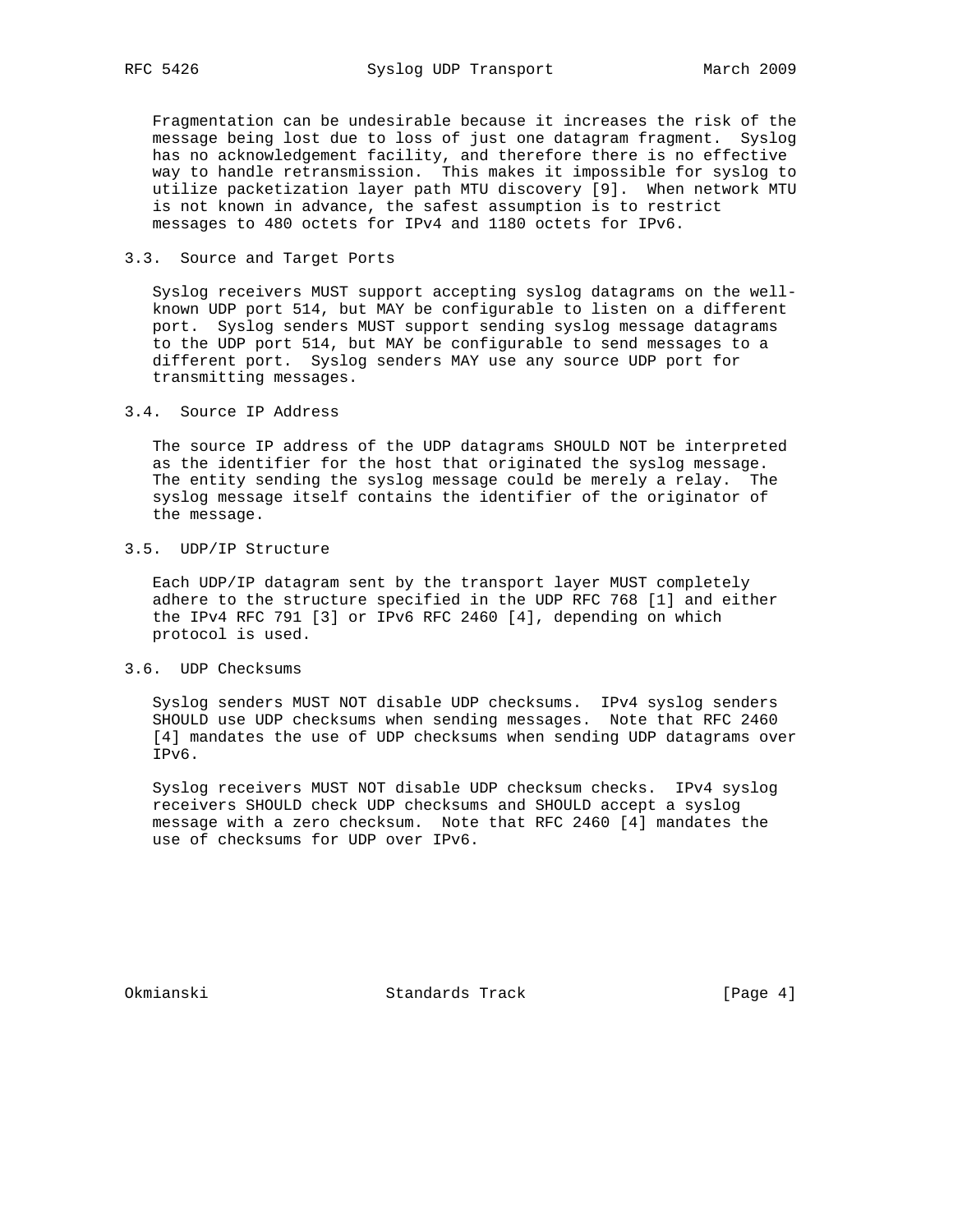# 4. Reliability Considerations

 The UDP is an unreliable, low-overhead protocol. This section discusses reliability issues inherent in UDP that implementers and users should be aware of.

#### 4.1. Lost Datagrams

 This transport mapping does not provide any mechanism to detect and correct loss of datagrams. Datagrams can be lost in transit due to congestion, corruption, or any other intermittent network problem. IP fragmentation exacerbates this problem because loss of a single fragment will result in the entire message being discarded.

## 4.2. Message Corruption

 The UDP/IP datagrams can get corrupted in transit due to software, hardware, or network errors. This transport mapping specifies use of UDP checksums to enable corruption detection in addition to checksums used in IP and Layer 2 protocols. However, checksums do not guarantee corruption detection, and this transport mapping does not provide for message acknowledgement or retransmission mechanism.

#### 4.3. Congestion Control

 Because syslog can generate unlimited amounts of data, transferring this data over UDP is generally problematic, because UDP lacks congestion control mechanisms. Congestion control mechanisms that respond to congestion by reducing traffic rates and establish a degree of fairness between flows that share the same path are vital to the stable operation of the Internet [6]. This is why the syslog TLS transport [7] is REQUIRED to implement and RECOMMENDED for general use.

 The only environments where the syslog UDP transport MAY be used as an alternative to the TLS transport are managed networks, where the network path has been explicitly provisioned for UDP syslog traffic through traffic engineering mechanisms, such as rate limiting or capacity reservations. In all other environments, the TLS transport [7] SHOULD be used.

# 4.4. Sequenced Delivery

 The IP transport used by the UDP does not guarantee that the sequence of datagram delivery will match the order in which the datagrams were sent. The time stamp contained within each syslog message can serve as a rough guide in establishing sequence order. However, it will not help in cases where multiple messages were generated during the

Okmianski Standards Track [Page 5]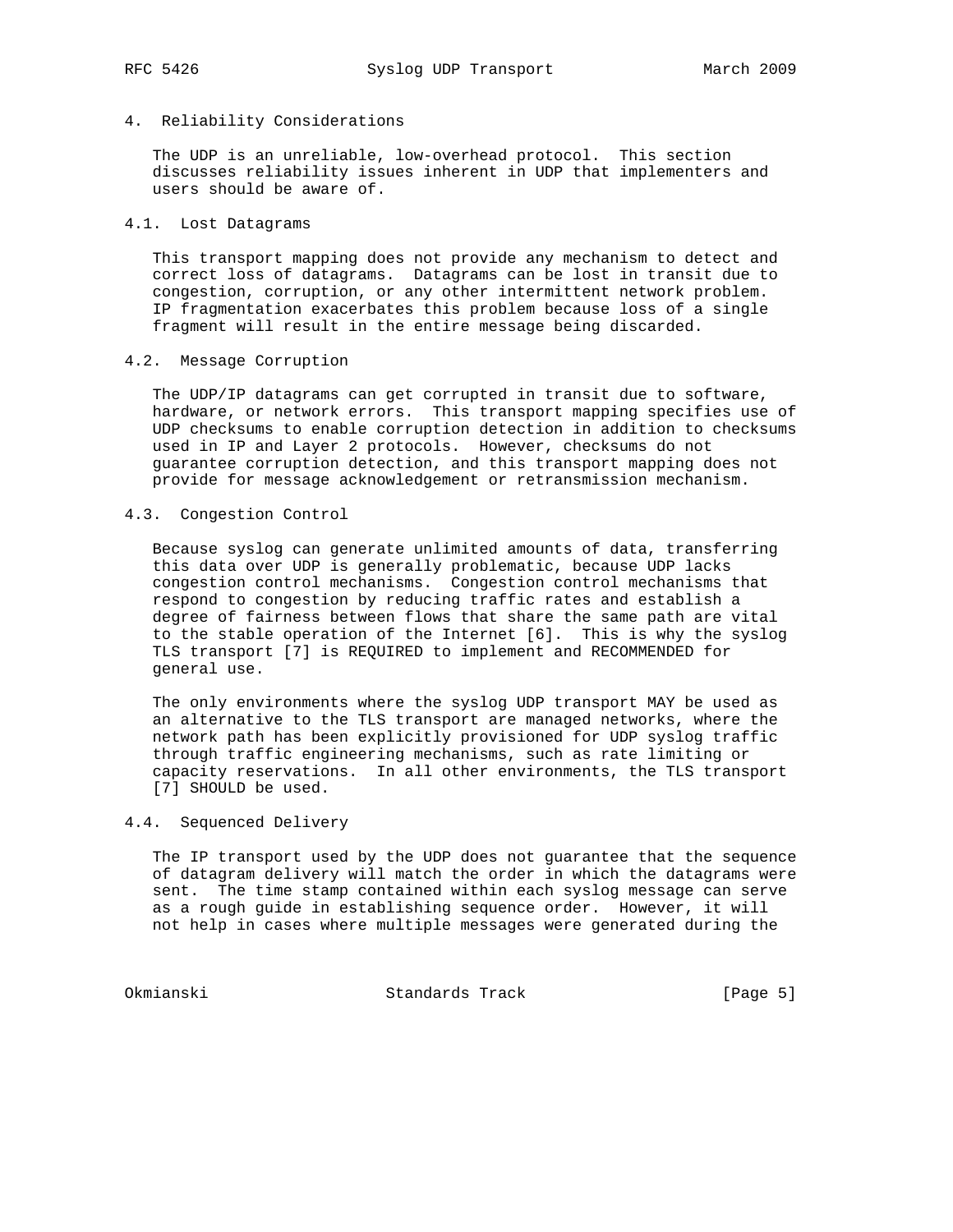same time slot, the sender could not generate a time stamp, or messages originated from different hosts whose clocks were not synchronized. The order of syslog message arrival via this transport SHOULD NOT be used as an authoritative guide in establishing an absolute or relative sequence of events on the syslog sender hosts.

### 5. Security Considerations

 Using this specification on an unsecured network is NOT RECOMMENDED. Several syslog security considerations are discussed in RFC 5424 [2]. This section focuses on security considerations specific to the syslog transport over UDP. Some of the security issues raised in this section can be mitigated through the use of IPsec as defined in RFC 4301 [10].

#### 5.1. Sender Authentication and Message Forgery

 This transport mapping does not provide for strong sender authentication. The receiver of the syslog message will not be able to ascertain that the message was indeed sent from the reported sender, or whether the packet was sent from another device. This can also lead to a case of mistaken identity if an inappropriately configured machine sends syslog messages to a receiver representing itself as another machine.

 This transport mapping does not provide protection against syslog message forgery. An attacker can transmit syslog messages (either from the machine from which the messages are purportedly sent or from any other machine) to a receiver.

 In one case, an attacker can hide the true nature of an attack amidst many other messages. As an example, an attacker can start generating forged messages indicating a problem on some machine. This can get the attention of the system administrators, who will spend their time investigating the alleged problem. During this time, the attacker could be able to compromise a different machine or a different process on the same machine.

 Additionally, an attacker can generate false syslog messages to give untrue indications of the status of systems. As an example, an attacker can stop a critical process on a machine, which could generate a notification of exit. The attacker can subsequently generate a forged notification that the process had been restarted. The system administrators could accept that misinformation and not verify that the process had indeed not been restarted.

Okmianski Standards Track [Page 6]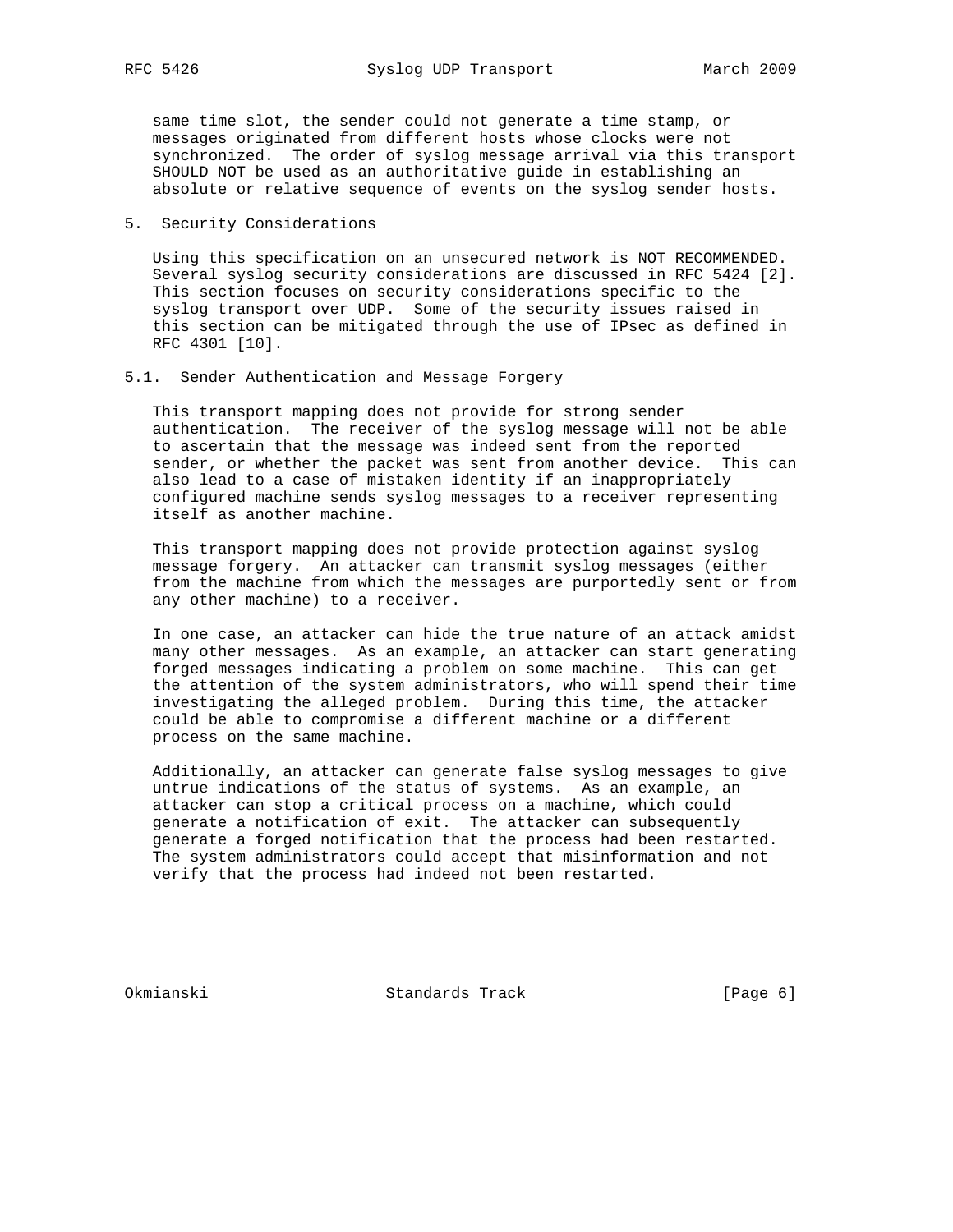#### 5.2. Message Observation

 This transport mapping does not provide confidentiality of the messages in transit. If syslog messages are in clear text, this is how they will be transferred. In most cases, passing clear-text, human-readable messages is a benefit to the administrators. Unfortunately, an attacker could also be able to observe the human readable contents of syslog messages. The attacker could then use the knowledge gained from these messages to compromise a machine. It is RECOMMENDED that no sensitive information be transmitted via this transport mapping or that transmission of such information be restricted to properly secured networks.

### 5.3. Replaying

 Message forgery and observation can be combined into a replay attack. An attacker could record a set of messages that indicate normal activity of a machine. At a later time, an attacker could remove that machine from the network and replay the syslog messages with new time stamps. The administrators could find nothing unusual in the received messages, and their receipt would falsely indicate normal activity of the machine.

## 5.4. Unreliable Delivery

 As was previously discussed in Section 4, Reliability Considerations, the UDP transport is not reliable, and packets containing syslog message datagrams can be lost in transit without any notice. There can be security consequences to the loss of one or more syslog messages. Administrators could be unaware of a developing and potentially serious problem. Messages could also be intercepted and discarded by an attacker as a way to hide unauthorized activities.

## 5.5. Message Prioritization and Differentiation

 This transport mapping does not mandate prioritization of syslog messages either on the wire or when processed on the receiving host based on their severity. Unless some prioritization is implemented by sender, receiver, and/or network, the security implication of such behavior is that the syslog receiver or network devices could get overwhelmed with low-severity messages and be forced to discard potentially high-severity messages.

Okmianski Standards Track [Page 7]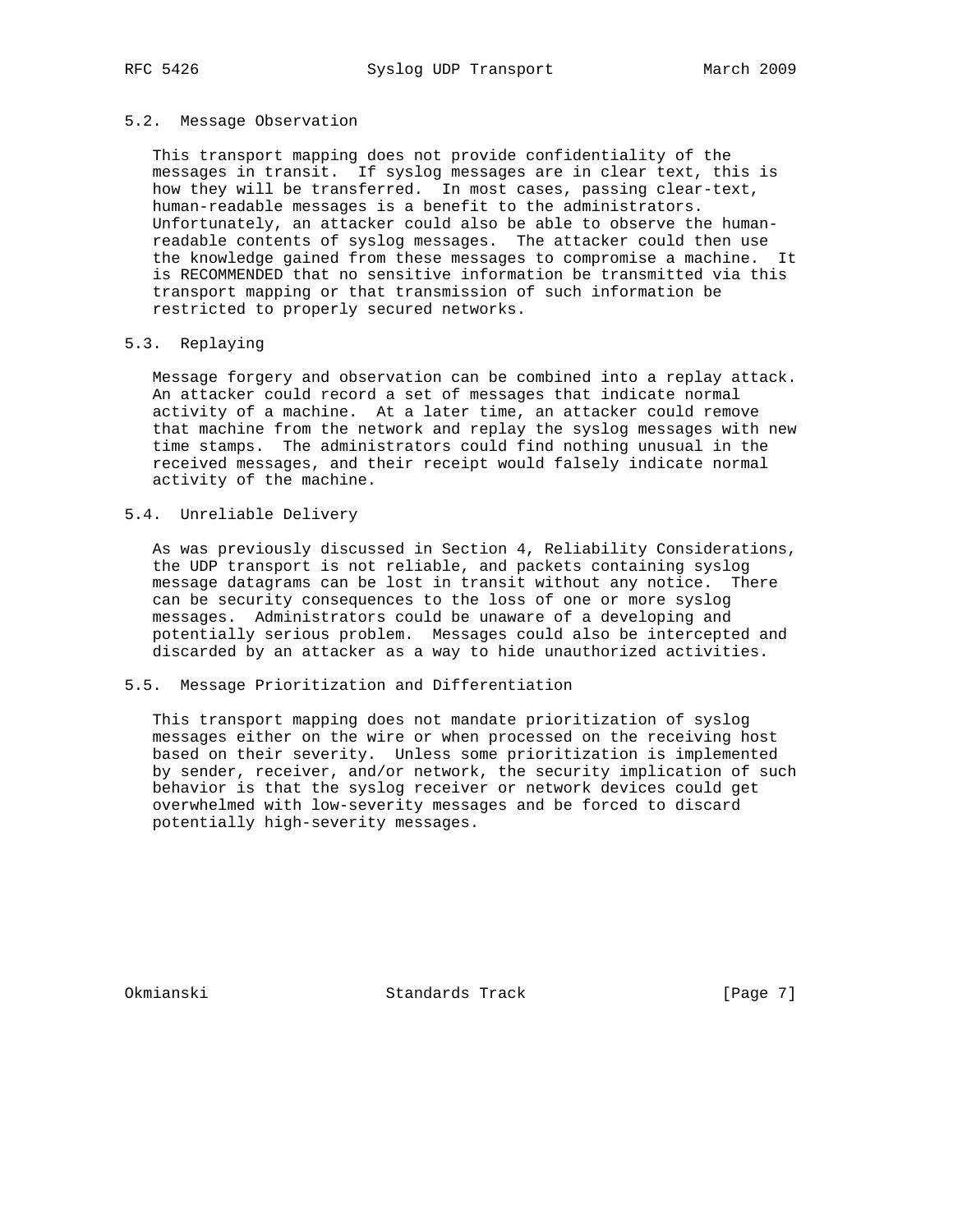# 5.6. Denial of Service

 An attacker could overwhelm a receiver by sending more messages to it than could be handled by the infrastructure or the device itself. Implementers SHOULD attempt to provide features that minimize this threat, such as optionally restricting reception of messages to a set of known source IP addresses.

6. IANA Considerations

 This transport uses UDP port 514 for syslog, as recorded in the IANA port-numbers registry.

7. Acknowledgements

 The author gratefully acknowledges the contributions of: Chris Lonvick, Rainer Gerhards, David Harrington, Andrew Ross, Albert Mietus, Bernie Volz, Mickael Graham, Greg Morris, Alexandra Fedorova, Devin Kowatch, Richard Graveman, and all others who have commented on the various versions of this proposal.

- 8. References
- 8.1. Normative References
	- [1] Postel, J., "User Datagram Protocol", STD 6, RFC 768, August 1980.
	- [2] Gerhards, R., "The Syslog Protocol", RFC 5424, March 2009.
	- [3] Postel, J., "Internet Protocol", STD 5, RFC 791, September 1981.
	- [4] Deering, S. and R. Hinden, "Internet Protocol, Version 6 (IPv6) Specification", RFC 2460, December 1998.
	- [5] Bradner, S., "Key words for use in RFCs to Indicate Requirement Levels", BCP 14, RFC 2119, March 1997.
	- [6] Floyd, S., "Congestion Control Principles", BCP 41, RFC 2914, September 2000.
	- [7] Miao, F. and Y. Ma, "TLS Transport Mapping for Syslog", RFC 5425, March 2009.

Okmianski Standards Track [Page 8]